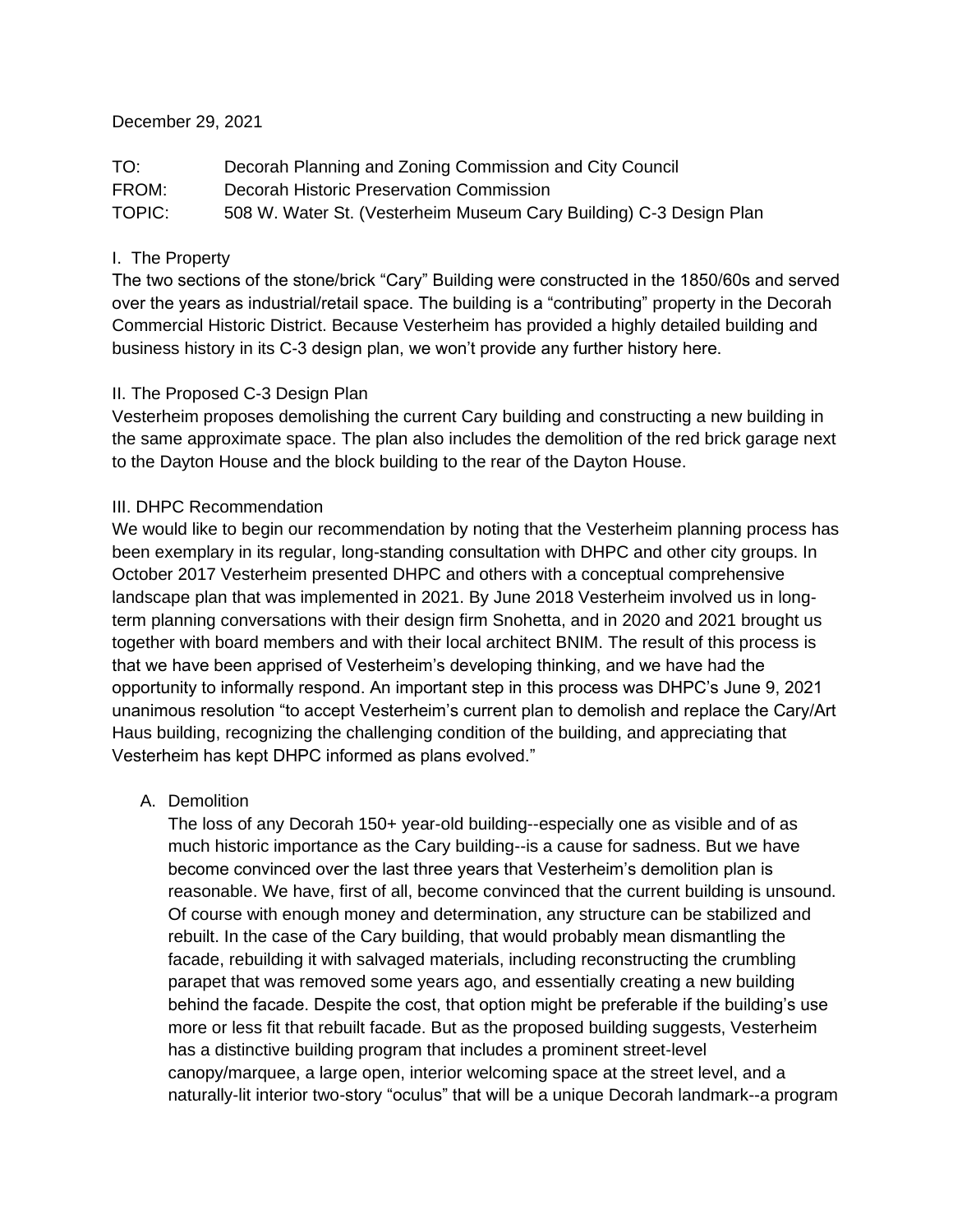that is probably incompatible with the existing facade. We are also appreciative that the building plan includes retaining and preserving the east interior brick/stone wall and reusing some of the demolition materials.

The demolition of the red-brick Cary garage and the windowless block building to its rear is a good thing. Neither building really fits the Decorah downtown, and neither would today qualify under Decorah's Chapter 15 code. In addition, the demolition, along with the configuration and orientation of the new building and the proposed landscaping plan, will exponentially increase the probability of the long-term preservation of the Dayton House (520 W. Water St.) on its current, original site--a prominent goal of all historically minded Decorah citizens and organizations.

We note also that the proposed Vesterheim Commons will preserve a continuous pedestrian streetscape, another important historic preservation goal. Without going into too much planning history, it is important to note that one early Vesterheim planning proposal would have required the removal of both the Dayton House and the Cary Building in order to open up space for a dramatic ovoid-shaped building set back from the street. Whatever that plan's advantages, it would have turned a section of the streetscape into a kind of plaza for a building removed from immediate pedestrian access. The current plan provides prominent access points to the interior Vesterheim landscape--which DHPC on one occasion has described as a million dollar park gifted to Decorah by the Museum--but it maintains the continuity of the vibrant downtown sidewalk system.

B. The standards for review at 15.040.050.D state that the street-level facade should "complement the character of the whole building" and "shall have a minimum of fifty percent glazing." The proposed street-level facade is almost completely glass, and the combination of glass and timber framing, while distinctive, will have a welcoming quality that will complement other historic Water St. retail facades. The wrap-around canopy will have some of the same sheltering/welcoming effect as various awnings in the Commercial District, but will also make a strong, unique visual statement. The canopy on the west elevation will create an effective transition between the building's street facade, which is approximately the width of the demolished Cary building, to the wider streetlevel building section to the rear. The proposed landscaping will contribute to this same effective transition. The curb bump-out, previously supported by DHPC and approved by P&Z and the City Council, will add to the building's welcoming street-level character, and, again, the proposed landscaping will contribute further to the effect. We want to note here that the smaller western-facing canopy section (a recent addition) will highlight the Dayton House's importance and that the canopy's wooden underside and support posts will complement and highlight the wooden Dayton House and its porch and canopy. (And one final note: Many architectural drawings show landscaping features that somehow never get built. Over the last two years, Vesterheim has shown an admirable commitment to actually building the plans that it publicly presents.)